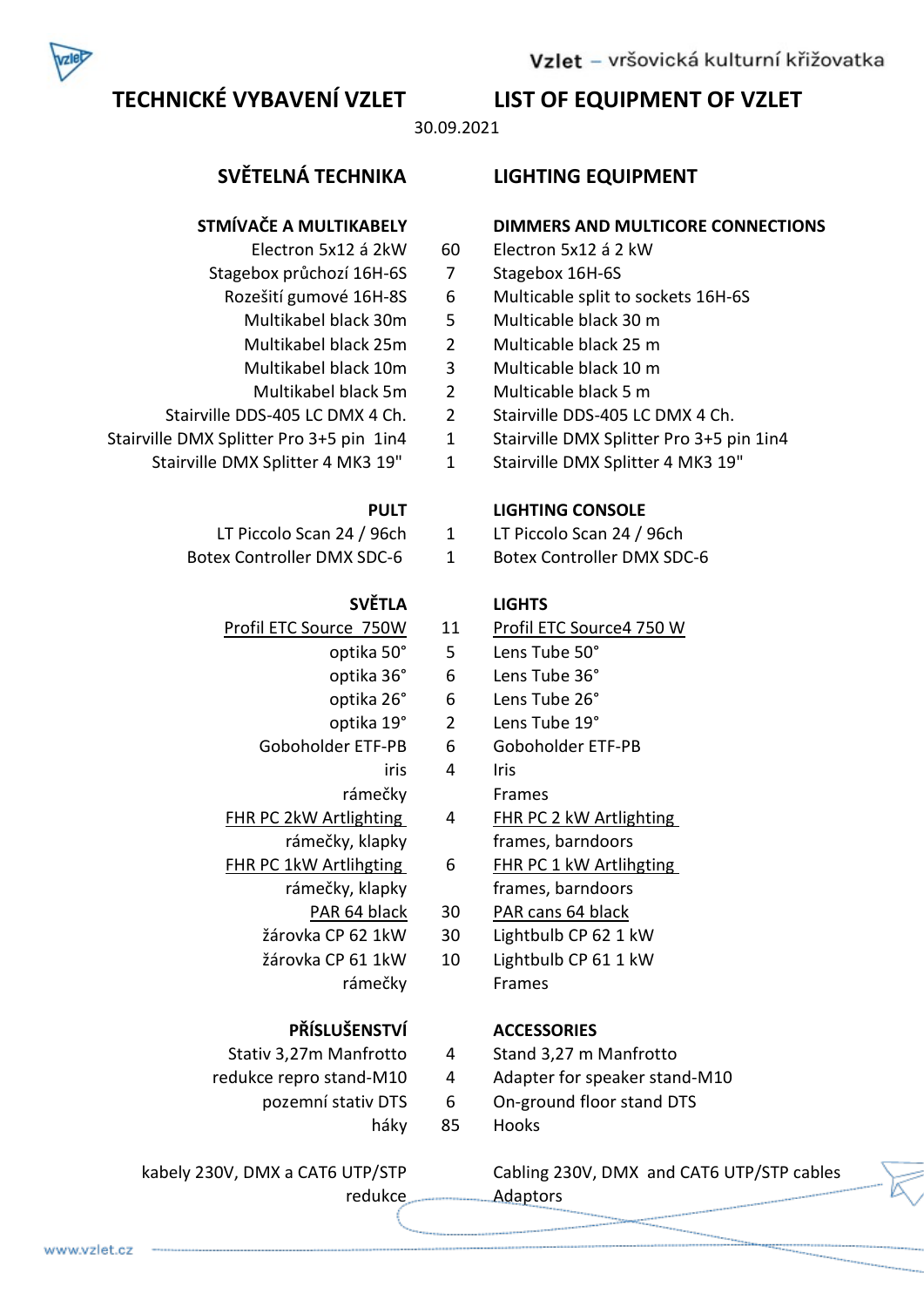

# Vzlet – vršovická kulturní křižovatka

# ZVUKOVÁ TECHNIKA SOUND

- 
- Allen a Heath ZED 16 FX 1 Allen a Heath ZED 16 FX

## APARATURA SPEAKERS

- 
- 
- 
- HK D.A.R.T aktivní monitor 380W 6 HK D.A.R.T activ monitor 380W

## PŘÍSLUŠENSTVÍ ACCESSORIES

- 
- analog stage box PROEL EBN1204 25m 1 Analog stage box PROEL EBN1204 25 m
	-
- -

- Shure SM58 2 Shure SM58
- - - -
		- -

# STATIVY STANDS

- 
- 
- -
- 
- -

kabely XLR, cinch, jack 3.5/6.3 XLR cables, cinch, jack 3.5/6.3

## PULT MIXING CONSOLE

- Midas M32R Live 1 Midas M32R Live
	-

- HK Audio L7 115 FA 2 HK Audio L7 115 FA
- HK Audio L7 112 FA 2 HK Audio L7 112 FA
- HK Audio L7 118 Sub A 2 HK Audio L7 118 Sub A
	-

- digitální stage box MIDAS DL16 1 Digital stage box MIDAS DL16 (16IN-8OUT)
	-
- D.I.box BSS Audio AR-133 active 2 D.I.box BSS Audio AR-133 active
- D.I.box Behringer Ultra-DI20 active 2ch 1 D.I.box Behringer Ultra-DI20 active 2ch
	- sluchátka DT 770 PRO 1 Headphones DT 770 PRO

## MIKROFONY MICROPHONES

- 
- Shure GLXD-RE24/SM58 (bezdrátový sys.) 2 Shure GLXD-RE24/SM58 (wireless system)
	- Shure GLXD1 + the t.bone HeadmiKe 2 Shure GLXD1 + the t.bone HeadmiKe
		- Shure SM57 LC 2 Shure SM57 LC
			- AKG C451B 2 AKG C451B
		- AKG Perception Live P4 1 AKG Perception Live P4
			- Rode M3 2 Rode M3

- stativ mikrofonní vysoký 6 Microphone stand high
- stativ mikrofonní střední 2 Microphone stand middle
	- stativ mikrofonní nízký 1 Microphone stand low
		- stativ repro 6 Speaker stand
- HK-K&M Speaker Mounting Pole M2 2 HK-K&M Speaker Mounting Pole M2
- HK Audio L5 TB-NQ (QRP) Tilt Bracket 4 HK Audio L5 TB-NQ (QRP) Tilt Bracket
	- Notové stojánky Orchestra Deluxe 4 Notation stand Orchestra Deluxe

redukce Adaptors